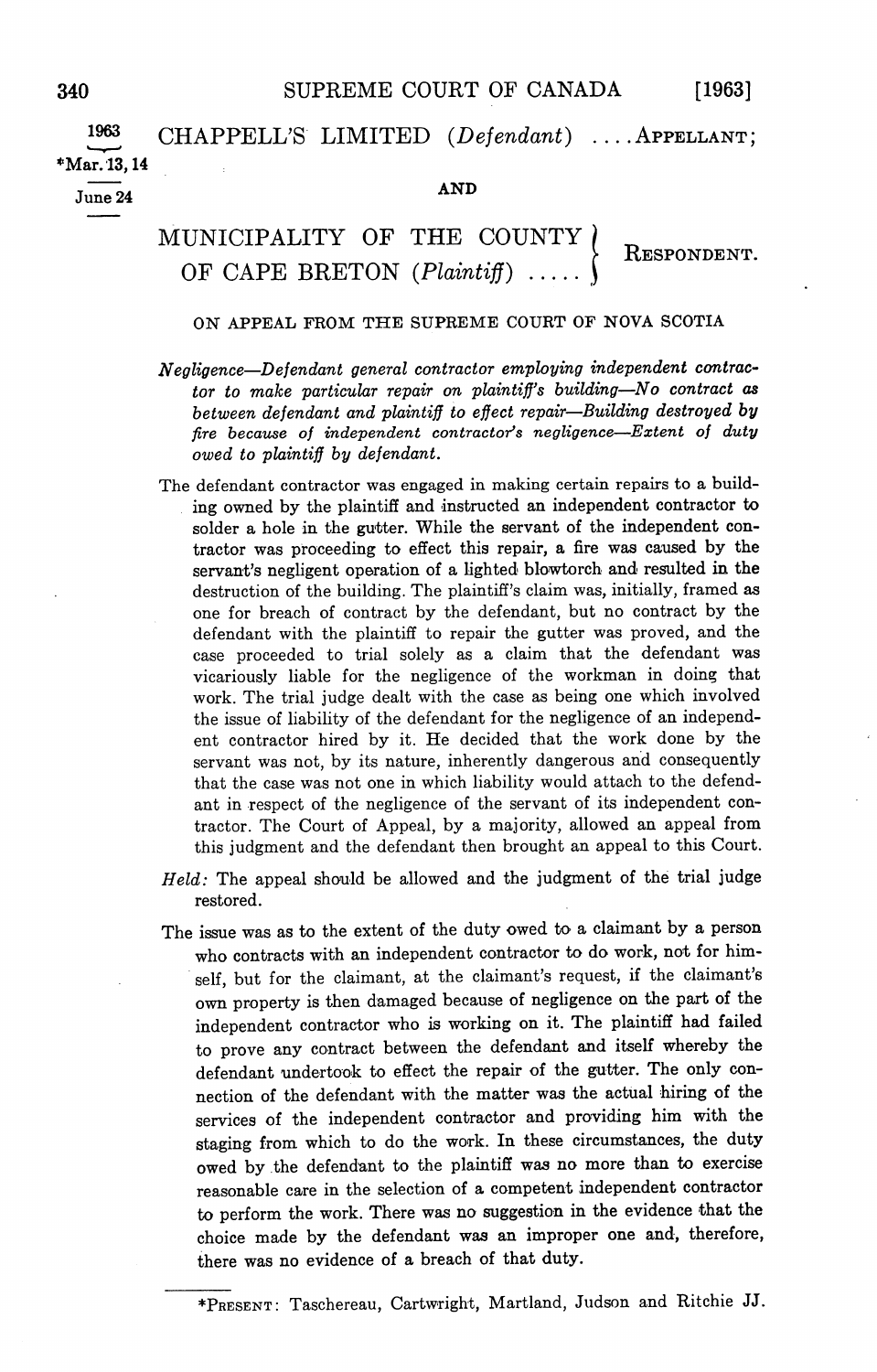APPEAL from a judgment of the Supreme Court of Nova 1963 Scotia, in banco<sup>1</sup>, allowing by a majority an appeal from  $C_{\text{HAPELL}}$ 's a judgment of Parker J. Appeal allowed.  $\begin{bmatrix} L_{T1} & L_{T2} \\ v \end{bmatrix}$ 

J. H. Dickey, Q.C., and J. J. Fitzpatrick, Q.C., for the COUNTY OF  $\alpha$  defendant, appellant.

 $C. M. Rosenblum, Q.C., and G. S. Black, for the plaintiff.$ respondent

The judgment of the Court was delivered by

MARTLAND J.:-This case involves a claim for damages sustained by the respondent as a result of the destruction by fire, on November 12, 1959, of the court-house building owned by it in the City of Sydney. For some days prior to that date, and on that day, employees of the appellant had been engaged in making repairs to the exterior of the build ing. On that day James Garland, a servant of George Garland who was the owner of a small roofing and sheet metal business in Sydney, went to the top of a scaffolding on the south side of the building, which had been erected by the appellant, for the purpose of repairing a hole in the gutter; this hole was about the size of a fifty-cent piece. He took with him a blowtorch, a soldering iron and other necessary materials. He lit the blowtorch, placed it in the gutter with the flame pointing along the length of the gutter and put the soldering iron on to heat. His reason for placing the torch in the gutter was that there was a wind blowing from the south and he thought that if he left it on the scaffolding it would be blown out. The gutter was made of copper about one-sixteenth of an inch in thickness; it was about ten inches deep its width at the top was about nine inches and at the bottom about seven inches The base of the blowtorch was round; it was about six inches in diameter and eight inches in height; when placed in the gutter it went right to the bottom. In the position in which Garland was working nothing inflammable was exposed; the walls of the building were brick; the shingles on the roof were not wood: copper flashing came down from the roof and lapped over the metal of the gutter. The flashing and the gutter were nailed to a wooden fascia board but no part of this board was visible

 $1(1962)$ , 36 D.L.R.  $(2d)$  58.

MUNIc IPALITY OF

BRETON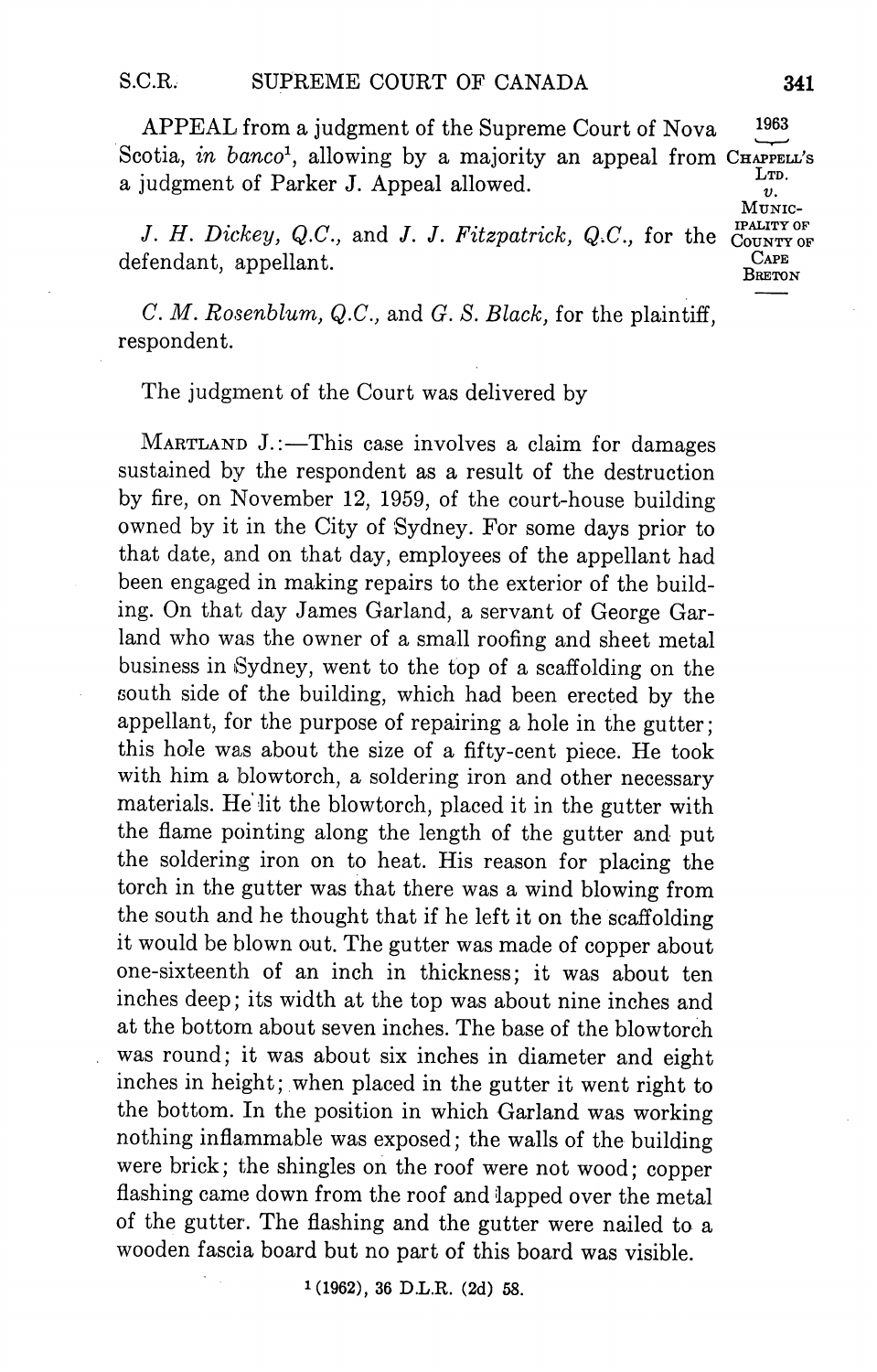MUNIC-IPALITY OF CAPE

<sup>1963</sup> The learned trial judge found that the fire was caused CHAPPELL's by the heat from the blowtorch passing through the metal<br>LTD.  $J_{v}^{\text{TD}}$  of the flashing and the gutter and igniting the fascia board. He found that the fire was caused by the negligence of James COUNTY OF Garland and this finding was not questioned before us.

BRETON The circumstances which led to James Garland being Martland J. present at the building on that day were as follows: An employee of the appellant, who had been engaged in replacing copper moulding on the building had noticed the hole in the gutter. He brought this to the attention of a Mr. Carmichael, the County Clerk, who had previously requested the employees of the appellant to advise him as to the condition of the building. Subsequent to Carmichael's receiving this advice, a Mr. MacInnis, the appellant's foreman, attended at the shop of George Garland.

> The only evidence as to the arrangement which was made for the repair of the gutter to be done by James Garland is that which James Garland gave at the trial Neither Carmichael nor Maclnnis gave evidence James Garland testified that he overheard a conversation between his father, George Garland, and MacInnis, in which the latter wished to have James Garland go up and solder the gutter Maclnnis told James Garland where the hole was which he was to repair and James Garland went to examine it The staging was not high enough for him to reach the hole and in consequence, the appellant's employees increased the height of the staging from which James Garland worked James Garland went to do the work upon the instructions of his father

> The respondent commenced action against the appellant claiming in contract, alleging that:

> On or about the 1st day of November, A.D. 1959, the Defendant entered into a contract with the Plaintiff pursuant to which the Defendant undertook to effect certain repairs to the Court House building aforesaid and it was a term of the said contract, express or implied, that the Defendant would use reasonable care and due diligence, and would see that reasonable care and due diligence was used by others employed by it, in and about and during the performance of the said work, for the safe performance thereof and the preservation of the Plaintiff's property.

> This was followed by an allegation that on November 12 1959, the servants or agents of the defendant, while engaged in the performance of the work included in the contract negligently set fire to the building. Particulars of the neg-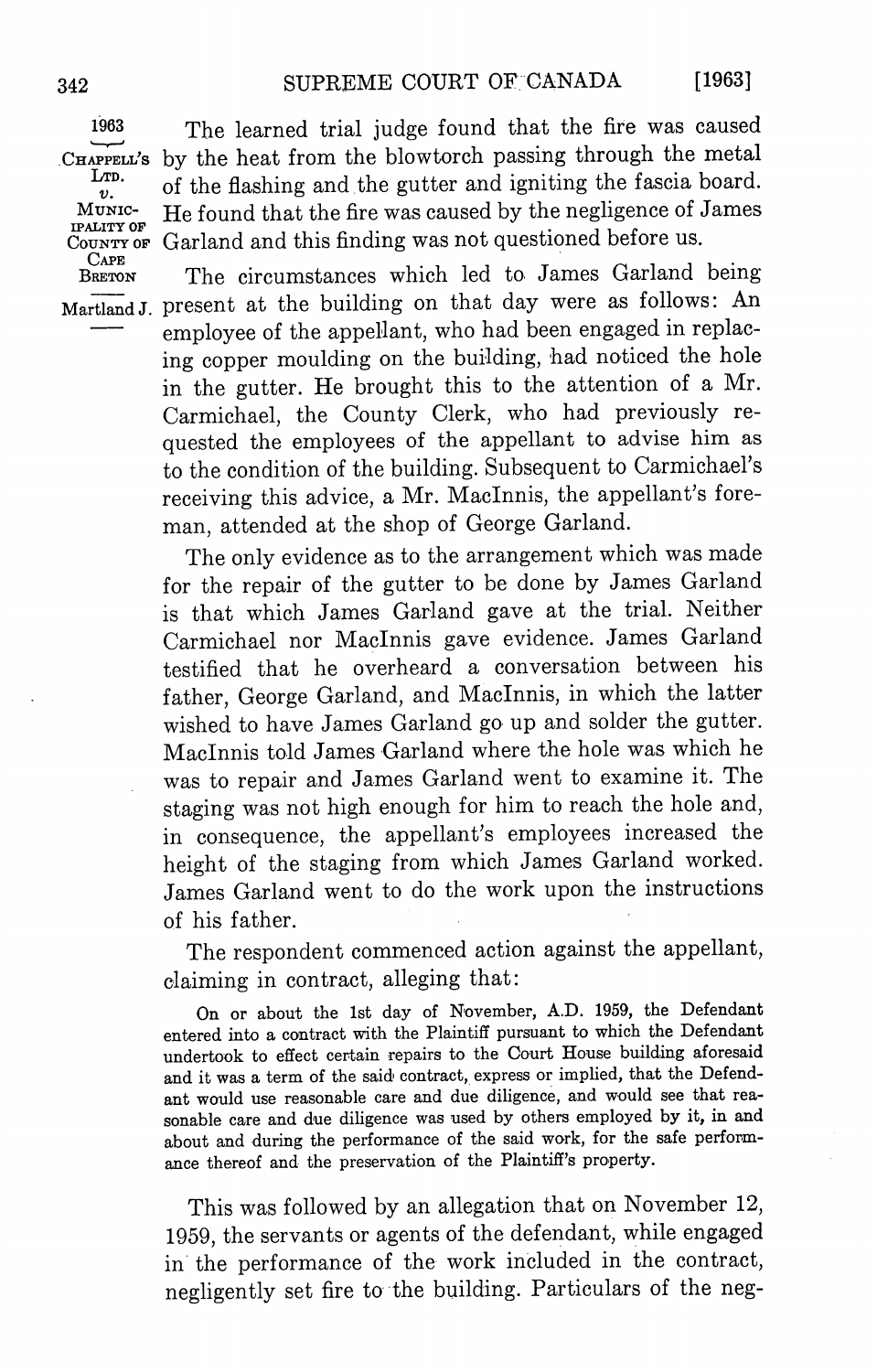ligence were then given. The appellant, in its statement of defence, denied that it was under contract to do this work, CHAPPELL'S or that its servants or agents negligently set fire to the building

Had the respondent been able to establish the contract  $\frac{C_{\text{OUTTY OF}}}{C_{\text{APE}}}$ which it pleaded and that the repair of the gutter was BRETON included in the work which the appellant had contracted to MartlandJ. perform, the respondent would have been entitled to succeed against the appellant, irrespective of whether James Garland was a servant of the appellant or a servant of an independent contractor hired by the appellant to do that work. By contracting to do the work the appellant would have been under an obligation to the respondent to do the work itself or to ensure that it was done, carefully. In such a case the appellant could not have evaded its contractual duty by delegating the performance of the work to someone else

However, the respondent was apparently unable to prove such a contract. There was no evidence led to establish its existence and counsel for the respondent at the trial stated that he was basing his claim solely in negligence

The learned trial judge dealt with the case as being one which involved the issue of liability of the appellant for the negligence of an independent contractor hired by it. He said:

In my opinion, what the evidence shows is that James Garland was at all relevant times the servant of his father, George Garland. The legal relationship between the defendant and George Garland was that of general contractor and an independent subcontractor

He decided that the work done by James Garland was not, by its nature, inherently dangerous and consequently that the case was not one in which liability would attach to the appellant in respect of the negligence of the servant of its independent contractor

From this decision the respondent (at that time the appellant) appealed to the Court of Appeal. The case was dealt with in that Court upon the same basis. MacQuarrie J., who delivered the reasons of the majority of the Court, said:

With deference, in my opinion, . . . the matter comes to this, that it is reasonable to conclude on the whole of the evidence that the work that was done by George Garland and James Garland in connection with soldering the hole in the copper gutter, was done by George Garland engaged by Mr. MacInnis to do work in connection with the Court House

LTD.  $v.$ MUNIC-**IPALITY OF** 

1963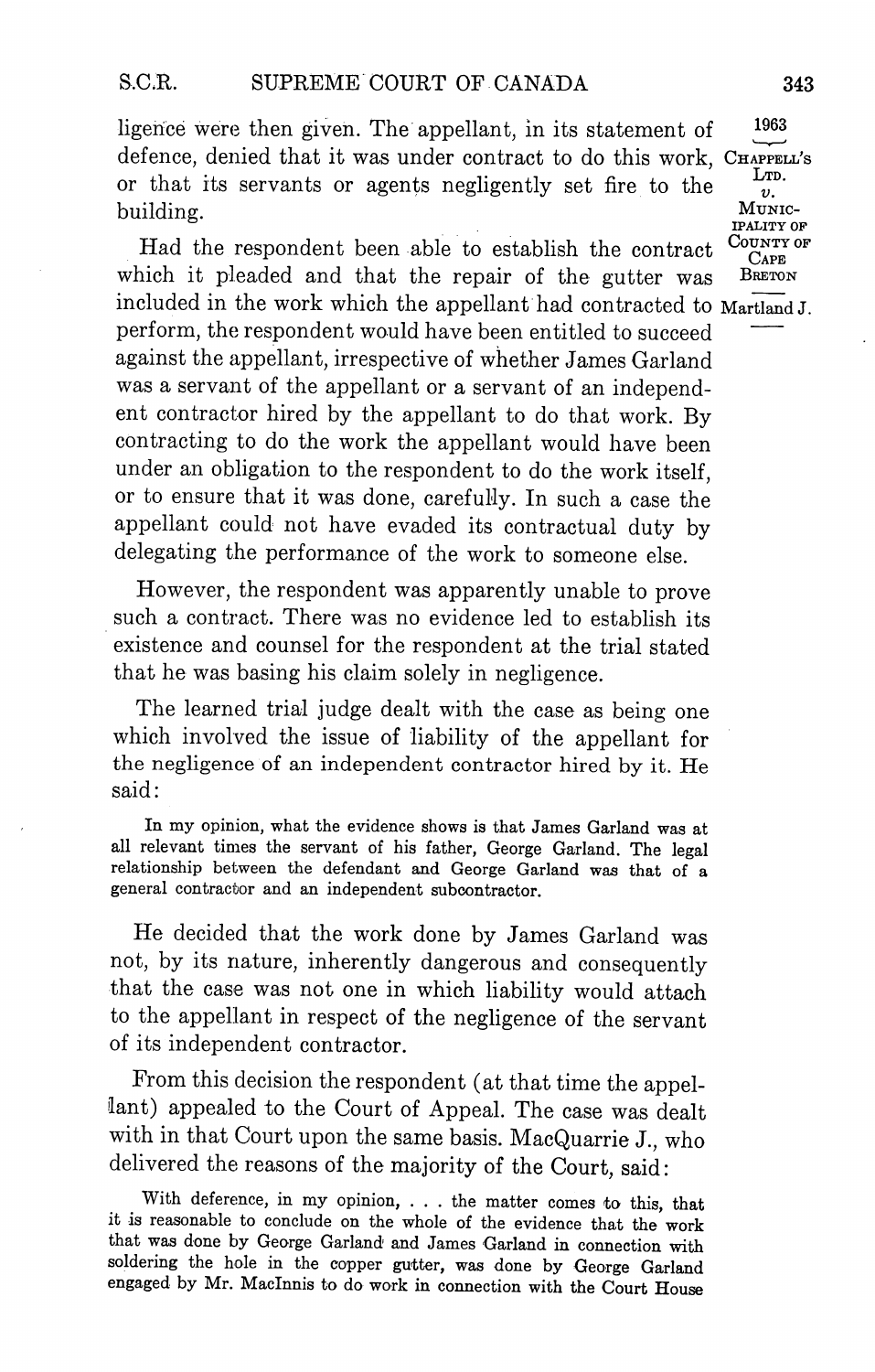LTD. tPALITY OF

<sup>1963</sup> repairs as an independent contractor working for the respondent and by CHAPPELL'S James Garland as the servant of George Garland.

 $v.$  MUNIC- He went on to hold, however, that:

 $\overrightarrow{C_{\text{UUNTY}}}$  or In my opinion, considering all the circumstances in the present case, CAPE the respondent ordered the doing of work, which, if done by the usual<br>BRETON mothod would create a danger of fire to the appellant's building, and it method, would create a danger of fire to the appellant's building, and it Martland J. thereupon came under a duty either to provide that the dangerous method be not used or to provide that, if it were used, all necessary precautions against fire be taken, and it could not escape liability for the non-performance of such duty by delegating its performance to George Garland.

> MacDonald J. dissented and, for the reasons which he stated, agreed with the conclusion reached by the learned trial judge that "it cannot be said that such work was by its nature inherently dangerous."

> The Court of Appeal permitted the respondent to amend its pleadings so as to plead, in addition to the allegation of negligence on the part of the appellant, its servants or agents, which it had previously pleaded, an additional allegation of negligence on the part of its independent contractor

> With the greatest respect for the conclusions reached in the Courts below, I find it difficult to see how the relationship of contractor and subcontractor could have existed as between the appellant and George Garland, when there is no evidence of a main contract, as between the appellant and the respondent, involving any responsibility on the part of the appellant to repair the gutter On the evidence in this case it cannot be said that the appellant contracted with the respondent to do that work and consequently it was under no duty to the respondent to perform it. It is not possible to infer such a contract from the conversation between Maclnnis and George Garland without any addi tional supporting evidence It must be recalled that the evidence shows that the hole in the gutter had been dis closed to Carmichael There is no evidence to establish what instructions were thereafter given by Carmichael to MacInnis. I do not see how it is possible to infer that MacInnis undertook, as a matter of contract with the respondent, that the appellant should undertake that work merely because later he requested George Garland to hav that work done Carmichael might have requested that the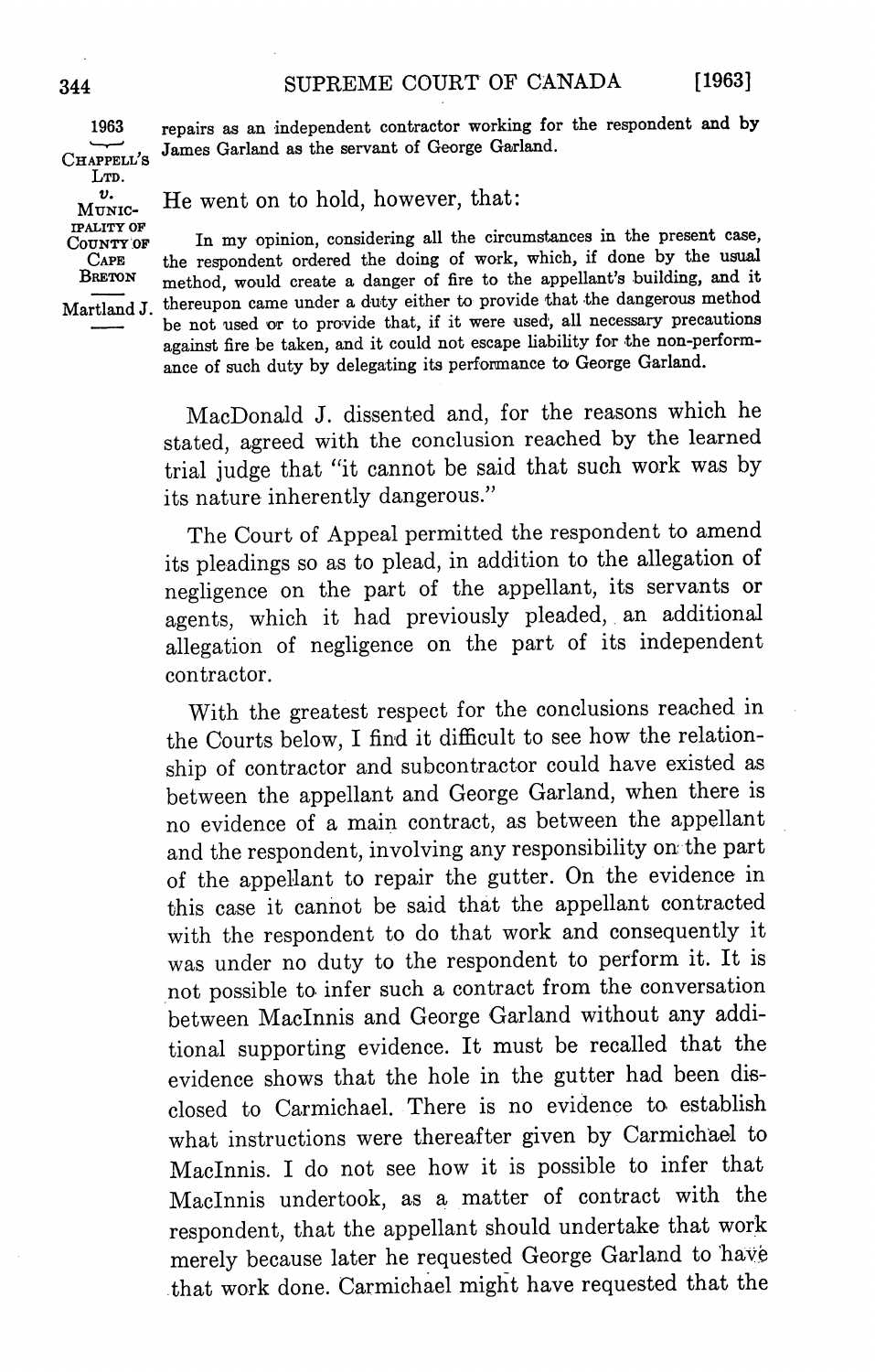appellant undertake that work as a matter of contract. On the other hand, he might equally well have requested CHAPPELL's MacInnis to arrange that someone should do the work. The respondent failed to prove any contract between the appellant and itself whereby the appellant undertook to effect COUNTY OF the repair of the hole in the gutter.  $\frac{C_{APE}}{B_{RETON}}$ 

The absence of such a contract is of great importance,  $Martland J$ . not only because the appellant cannot be held liable in contract in respect of the damage which occurred, but also because it has very important bearing in determining the question as to whether the appellant became vicariously responsible for the negligence of George Garland's employee James Garland. How, in the absence of such a contract, is the rather scanty evidence given by James Garland to be construed in determining the legal relationship between the appellant and George Garland? In my opinion there is no more reason for construing the conversation between George Garland and MacInnis as leading to the inference that MacInnis made a contract with George Garland to do the repair work on behalf of the appellant than there is for construing the evidence as leading to the inference that Maclnnis requested George Garland to do the work for the respondent. If the appellant was not obligated by contract to do this work itself, why should it enter into a contract with George Garland that he do the work in question on behalf of the appellant? If the second of the above inferences is drawn, then that is an end of the matter, for, in that case, George Garland was never an independent contractor of the appellant's and consequently there could be no vicarious liability on its part for the negligence of George Garland's servant. As the onus rested upon the respondent to establish the relationship between the appellant and George Garland, I would think that we are not entitled to adopt the first inference

But, in any event, even if that inference were to be drawn, I do not see how it can lead to liability on the part of the appellant, in the absence of the existence of a main contract between the appellant and the respondent whereby the appellant undertook to do that work It is necessary to define the extent of the duty owed by the appellant to the respondent, on which the respondent seeks to make the appellant vicariously responsible for the negligence of 64206-6-2

1963

v. MUNIC-